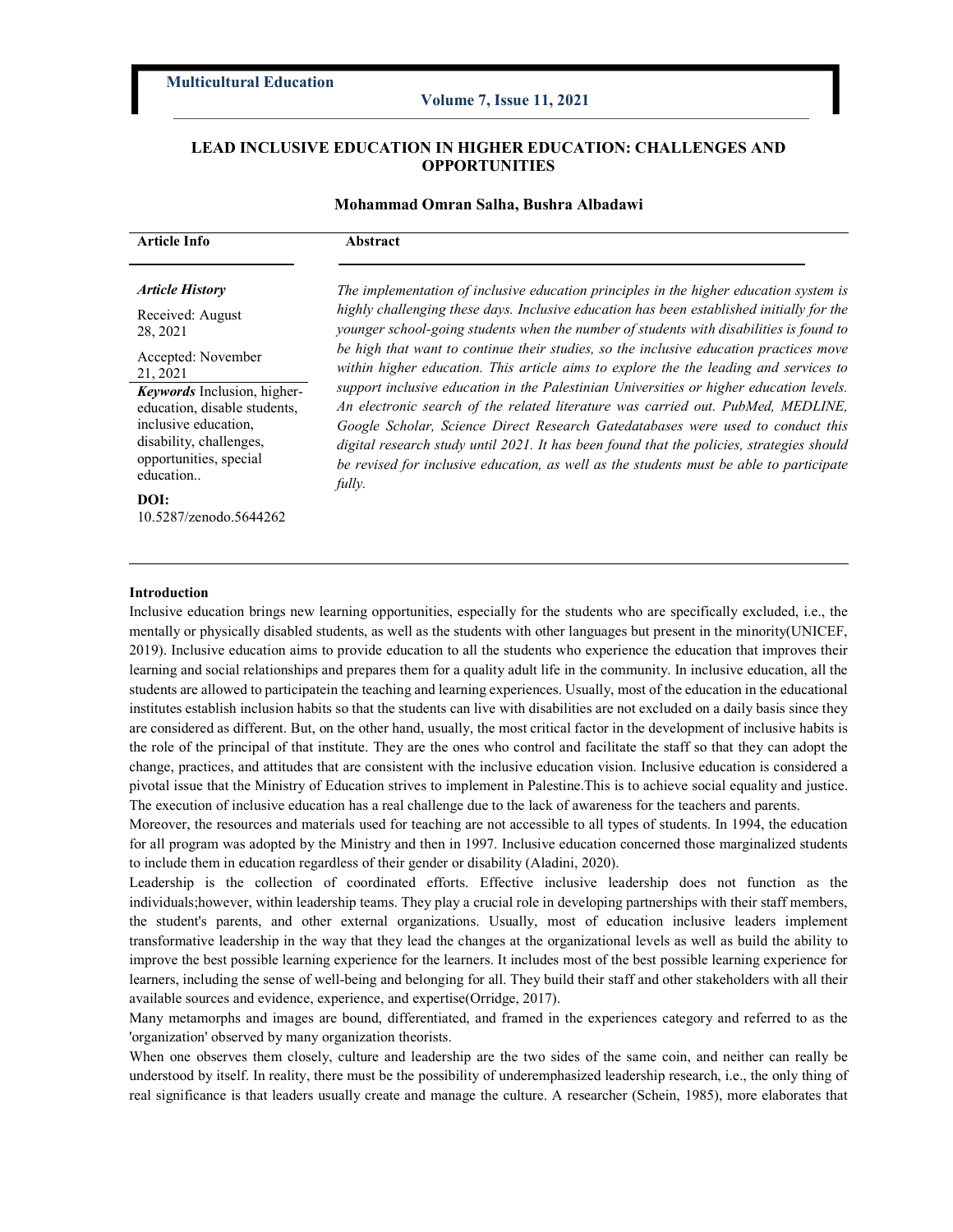'there is a possibility.... that only thing of real importance that way of uncovering the relationship between culture and leadership is to examine how culture has been conceptualized in organization theory. The researcher revealed that there are two ways by which culture has been conceptualized, i.e., the first one is the culture as an organizational variable' and the second one is the 'root metaphor.

In organizational life, the fact is that the impact of organizational leaders over the organizational culture maintenance and evolution. Usually, the roles and the challenges of any corporate leader dependon how organizational culture is conceived. In the conventional rational perspective, the organizational culture is considered an "instrument" or "function" that can and should be manipulated by the leaders to assist the organizations in adapting to the external environmental realities.

Most educationists and practitioners are keen to know how a leader can significantly impact the organizational culture. The most important thing they should consider is their capability to shape and maintain the organizational culture. A researcher (Schein, 1992) found that the culture of any organization and the leadership are strongly interconnected. Thus, it has been found that these two notions, i.e., the leadership and the organizational culture, display the ongoing interplay during which the leaders shape and mold the culture. In turn, the culture is then shaped by the resulting culture(LISCHWE, 2016).

The term change leadership in higher education is considered any successful change leadership in the college and the university that will borrow all the aspects of the changes in the change theories. This will highly emphasize the developing learning cultures and its significance of adapting to the new circumstances, as well as asking the optimistic assumptions regarding the share holder's motives. Moreover, encouraging transparency from all the involved parties also thinks in terms of the inclusive system instead of the conflict between an in-group and an out-group. Thus, this can be borrowed from the change leader's road map and the changes in his journey, identifying every happened change that shows it's unique and different. It can also resist any tendency of the applied artificial formulas, patterns, and precedents. Thus, it has been drawn from the theory of the U and the theory of mindfulness-based leadership, which will, in turn, encouraging the leaders' in that they can reflect their values in addition to the values of the programs they serve as well as refraining from early judgments and false assumptions (LISCHWE, 2016).

This research aims to investigate the existing situation of inclusive education in higher education for students that are with special educational needs and disabilities.Also, it aims to explore the the leading and services to support inclusive education in the higher education levels: chalenge and oppurtinity.

### Literature Review

#### Change Leadership

A change leader must not be in the control or influence of anyone but must consider themselves as the system's part being changed from on high. They are required to allow that each change process so that they can find its path. They are the one that must remain highly informed regarding the situations and the things occur in their organization so that they can respond to them efficiently and take the decisions and actions corresponding to the situations. They are required to establish a learning environment where everyone can easily learn things instead of the leader trying to engineer a specific outcome even though a vision regarding the institution requires to achieve a strong motivator, considering that there is only correct way present from that they can reach to their destination will generally lead to frustration, divisiveness, and failure. This type of mistake is generally found by most academic leaders when they try to make an attempt in guidance regarding the change processes at their institutions is that they pursue an approach that's consistently shown itself to be largely ineffective in bringing about meaningful change: strategic planning. Generally, most genuine change leaders are seldom voices crying in the wilderness that is considered as the main idea or the most significant notion that is the wave of the future. They are the ones who catalyst the change process. Even though whatever we read in the newspaper and see on the television is one that is the lasting change in higher education and is generally not the billionaire'sproduct who pours resources into academic models that originally seem quite impressive, however; eventually, it proves to be unsustainable. Its extremely surprising that in today's world," usually most of the things are "next big thing" rapidly becomes the fad of yesterday of the questionable value. The author has observed the pattern, which frequently concludes that the book that can better explain what can be changed in the university or the college is probably the last thing the world needs. Rather than whatever we think, we are required guidance that will be helpful in leading the change process and explore what works best within the very distinctive organizational culture of higher education and is the one which is the Change Leadership in Higher Education is all about. They are not just the next big thing, but it's about that how the individuals as the presidents, provosts, deans, chairs, and faculty members can work with each other positively so that they can establish a well-respond culture that has the ability to face and respond against every new challenge or opportunity, capitalize on evolving possibilities good times, and demonstrate resilience when conditions are not suitable. The author explained that he doesn't want to leave the impression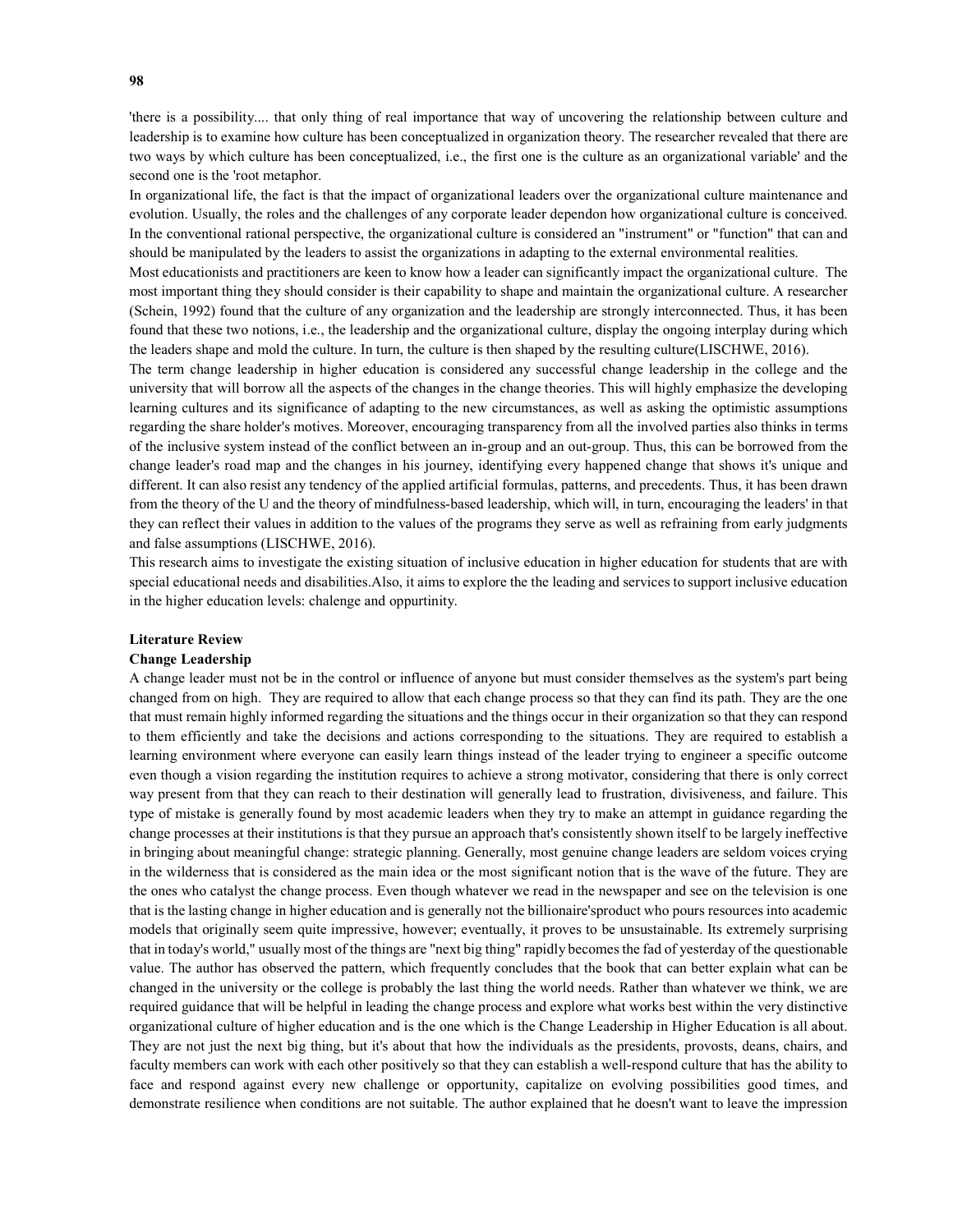that there is no any valuable guidance present(LISCHWE, 2016).

Inclusive education exists and was applied before higher education within educational settings. But, the need and demand for inclusive education have increased for some years, particularly in the universities and university policies, agendas, learning practices, and policies. Thus, multiple challenges exist that must have to be addressed to align educational practices with the principles of inclusive education.

#### Methodology

### Qualitative content analysis

A qualitative content review was carried out. The study aims to explain the focuson students with disabilities and faculty members within higher education.

### Data extraction

A review of the related literature was carried out. PubMed, MEDLINE, Google Scholar,Science Direct databases Research Gate were used to conduct a digital research study until 2021.

Scopus and Web of Science were used to perform a literature survey of peer-reviewed articles. The research covered material produced between 2000 to 2021 and the search time, and it was re-run right before the final draught of the review to ensure that no fresh articles were missed. In addition to peer-reviewed articles, the Scopus and Web of Science databases allowed for searching grey literature.

With the help of a health research librarian, collaborating researchers with evidence and practical expertise and established target keywords. A combination of specific terms was used in the research study, excerpt from the title, abstract, and keywords like inclusion, higher-education, disable students, inclusive education; disability, challenges, opportunities, special education, students with disabilities, students with special educational needs, literature review. Searches were not limited by language or study type.

The research examines the information, response, and role of inclusive education in disabled students and its importance and related techniques in this study. The main goal of this study was to see how inclusive educationis linked to the future of disabled students. The researcher selects analyses that support various aspects that may clarify the information, response, and practiced protocols of inclusive education in Palestinian universities.

Journal articles, books, and book chapters discuss information, response, and practiced protocols. While editorials, commentaries, and letters to the editor were not included in the study, the author searched their articles to see whether any part was missing or unavailable.

The research field, publishing year, or research methodology were all unrestricted.

## Results and Discussion

## Inclusive education in higher education: ensuring students' access, participation and success

Many universities have launched multiple actions so that disabled students can easily get an education. Universities become more accessible to students with special needs and disabilities, which becomes more progressively committed to the processes of inclusive education in the universities. Most of the universities have developed offices that support disabled students in response to the policies and laws, incorporate recently developed technologies, and employ inclusive educational practices in the universities. But, unfortunately, these actions are not adequate for the students to ensure the student's rights and quality of education without discrimination and are based on the principles of inclusive education. From the results, most of the research has summarized that merely access to education is not sufficient. It is also crucial that the students also provided with the proper inclusive education environment. The researchers have also documented that the students are at high risk with special needs and disabilities that they early dropout from the universities than the students without disabilities. Thus, it is highly crucial that policies and strategies must be designed to encourage the students to remain in the university and complete their degree courses successfully(Moriña Díez, 2017).

For students with disabilities, it is essential to guarantee to provide students with an inclusive education environment. Inclusive education postulates the right for the students to participate fully and achieve good quality education. In the inclusive education context, diversity is highly valued. It predicts the designed educational projects, which considers several learning ways and anticipating possible needs that may arise(Moriña Díez, 2017).

According to the social model, in the case of society, most of the universities create barriers that ultimately cause hindrance in the inclusive environment of the disabled students studying in universities and reveal that social context attitudes,practices, as well as policies cause the barriers and supports that influence access and participation.As per the social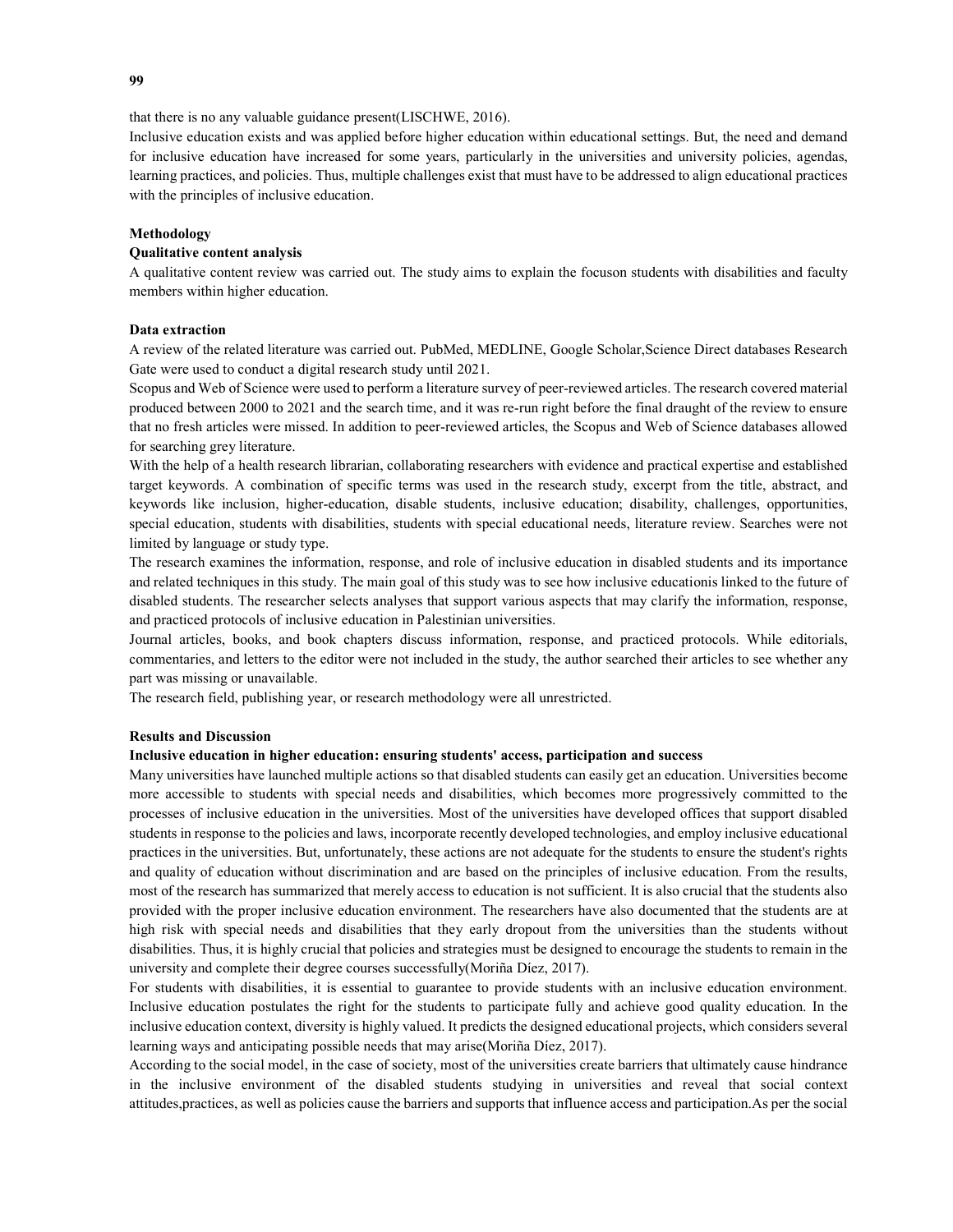model's view, higher education should be restructured in the context of educational experience so that all the students can fully participate(Moriña Díez, 2017).

# Present research on higher education, the inclusive education approach, and studenst with disability Disabled Students

The student's with difficulties in their voices has been firstly analyzed as they were the most prominent group of students, as shown in Table 1 since these students identified with both the problems, i.e., the barriers and supports in their university experiences.

| Article citations          | Target populations                 | Key research findings                    |
|----------------------------|------------------------------------|------------------------------------------|
| (Claiborne et al., 2011)   | Four students with disabilities; 7 | Barriers to access and resources;        |
|                            | faculty members; 3 staff; 3        | non-accessible technology, negative      |
|                            | students without disabilities      | attitudes of the faculty                 |
| (Gibson, 2012)             | 5 students with disabilities       | Facilitators: Positive impact of         |
|                            |                                    | friendships, peer                        |
|                            |                                    | support networks, significant            |
|                            |                                    | education contacts and studying          |
| (Jacklin et al., 2007)     | 192 students with disabilities     | Mostly positive experiencesNegative      |
|                            |                                    | experiences: lack of support             |
| (Hopkins, 2011)            | 6 students with disabilities       | Physical, attitudinal, social, cultural, |
|                            |                                    | and political                            |
|                            |                                    | barriers                                 |
| (Madriaga et al., 2010)    | 172 students with disabilities 312 | Students with disabilities confront      |
|                            | students without disabilities      | barriers of access intheir learning and  |
|                            |                                    | assessment; there are similar            |
|                            |                                    | difficulties they share with non-        |
|                            |                                    | disabled students                        |
| (Moriña, 2017)             | 44 students with disabilities      | Barriers: fear of disclosing the         |
|                            |                                    | disability, doing twice                  |
|                            |                                    | as much to get half as far Facilitator:  |
|                            |                                    | personal skills                          |
| (Moriña Díez et al., 2015) | 44 students with disabilities      | Barriers: Faculty and staff's negative   |
|                            |                                    | attitude,                                |
|                            |                                    | inadequate use of PowerPoint, ruling     |
|                            |                                    | on disability is not enforced, the       |
|                            |                                    | professor is not informed about or       |
|                            |                                    | trained in disabilities                  |
|                            |                                    | Facilitator: curricular adaptations      |
| (Mullins & Preyde, 2013)   | 10 students with invisible         | Barriers: negative social culture,       |
|                            | disabilities                       | negative attitudes; organizational       |
|                            |                                    | aspects, desire to have a visible        |
|                            |                                    | manifestation of their disability        |
|                            |                                    | (reduce public questions about the       |
|                            |                                    | validity of their disability)            |
| (Prowse, 2009)             | 44 students with disabilities      | Higher education as an opportunity;      |
|                            |                                    | need to replace                          |
| (Riddell et al., 2004)     | 56 students with disabilities      | Barriers: teaching methodologies,        |
|                            |                                    | assessment and                           |
|                            |                                    | professional development of the          |
|                            |                                    | faculty                                  |

Table 1. Students' voice (barriers and facilitators).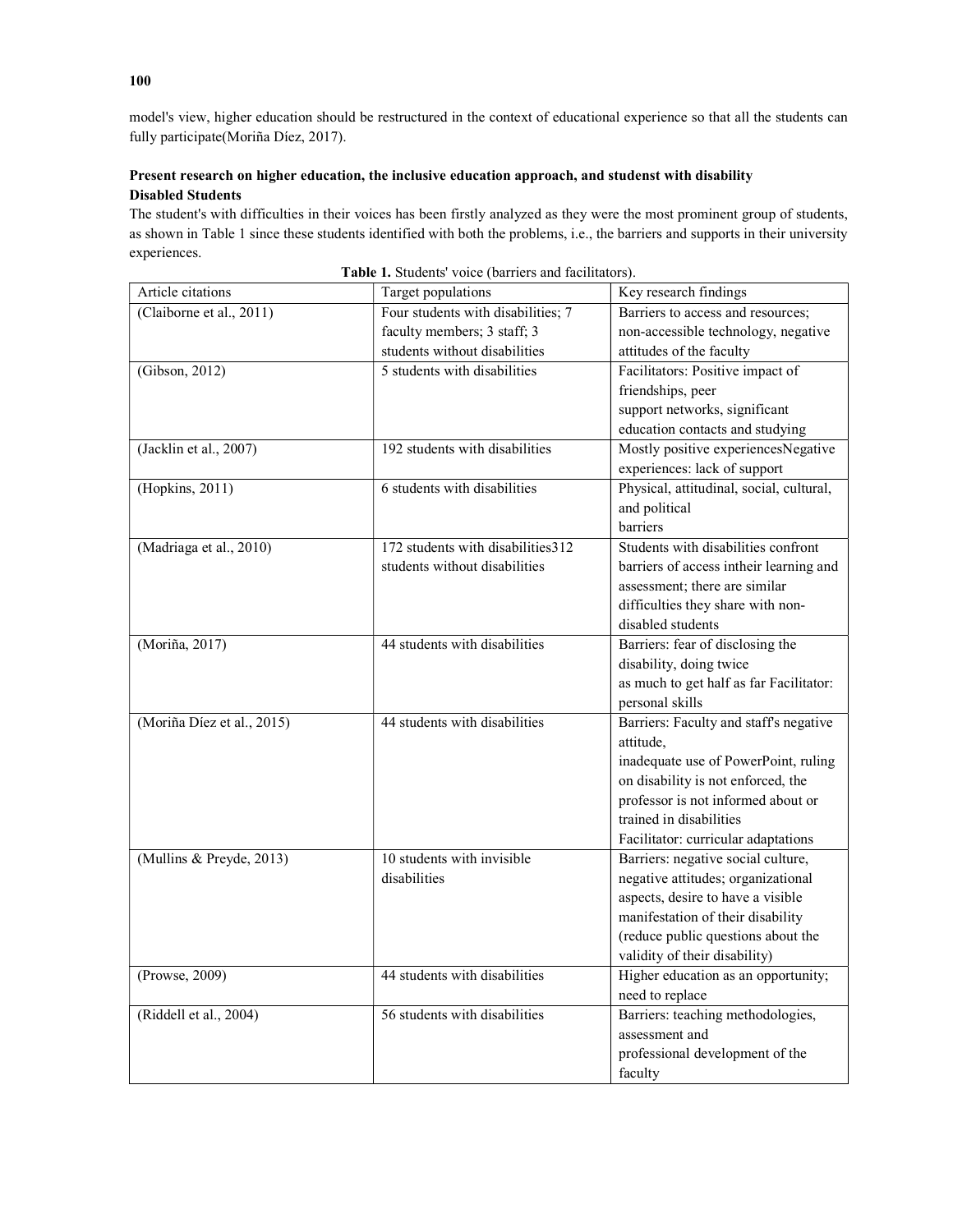| (Seale et al., 2015)     | 175 students with disabilities         | Barriers: technological resources are  |
|--------------------------|----------------------------------------|----------------------------------------|
|                          |                                        | not appropriate                        |
|                          |                                        | or effective                           |
|                          |                                        | Students have to manage both their     |
|                          |                                        | disability and their studies           |
| (Shevlin* et al., 2004)  | 32 students with disabilities          | Barriers: physical in nature, negative |
|                          |                                        | attitudes,                             |
|                          |                                        | assessment not adapted Facilitator:    |
|                          |                                        | disability support office              |
| (Skinner, 2004)          | 20 students with learning disabilities | Facilitators: support from family,     |
|                          |                                        | friends, instructors, and/or academic  |
|                          |                                        | support personnel; Importance of       |
|                          |                                        | perseverance; academic                 |
|                          |                                        | accommodations                         |
| (Strnadová et al., 2015) | 34 students with disabilities          | Barriers: institutional, negative      |
|                          |                                        | attitudinal, and                       |
|                          |                                        | disability-specific barriers           |
|                          |                                        | Facilitators: family support, peer     |
|                          |                                        | support, the support provided by       |
|                          |                                        | assistants, personal strategies        |
|                          |                                        | (assertiveness, self-determination,    |
|                          |                                        | etc.)                                  |

The results suggest that the students find themselves as survivors and long-distance runners. Subsequently, their performance was found to be similar like the remaining students. However, in all cases, they documented that this requires a more significant effort and time investment. The results revealed that the disabled students find difficulty as they have to work harder compared to the students since they have to manage their studies with disabilities.

It has been observed that the barriers that the disabled students are also faced by the other students like the learning difficulties if the faculty were found to be inflexible, or they are not empathetic, i.e., in the case when the professors use masterclasses exclusively to teach, and when the teacher did not use any additional resources in teaching and did not interact personally. However, the results suggest that disabled individuals have to confront these problems more frequently than normal individuals with no disability. Thus, these issues may be even more complex and may need additional support to solve. Multiple studies found that the factors that support disabled students are their family, friends, peer support networks,close relatives or other individuals, as well as faculty and staff who encourage them and assist them in their studiesand believe in them.

Hidden disabilities were also examined, as shown in Table 2, regarding whether or not to disclose a disability. These studies revealed the 'invisible' disabilities of the students in higher education in which there is no apparent physical manifestation of any disability found and cannot be identified by the other people. The students with these kinds of disabilities think that they have to face difficulties in their studies due to this disability(Moriña Díez, 2017).

| <b>Article citations</b>    | <b>Target populations</b>          | key research findings                 |
|-----------------------------|------------------------------------|---------------------------------------|
| (Hadjikakou & Hartas, 2008) | 15 students with disabilities      | The dilemma about disclosing or not   |
|                             | Deans and faculty members          | disclosing                            |
|                             |                                    | University: reactive responses        |
| (Lourens & Swartz, 2016)    | 23 students with visual disability | The politics of visibility<br>and     |
|                             |                                    | invisibility are central to<br>the    |
|                             |                                    | experience of disability; fear of     |
|                             |                                    | being stigmatized                     |
| (Martin, 2010)              | 54 students with disabilities      | Not disclosing the disability because |
|                             |                                    | prior                                 |

| Table 2. Students' voice (hidden disabilities). |  |
|-------------------------------------------------|--|
|-------------------------------------------------|--|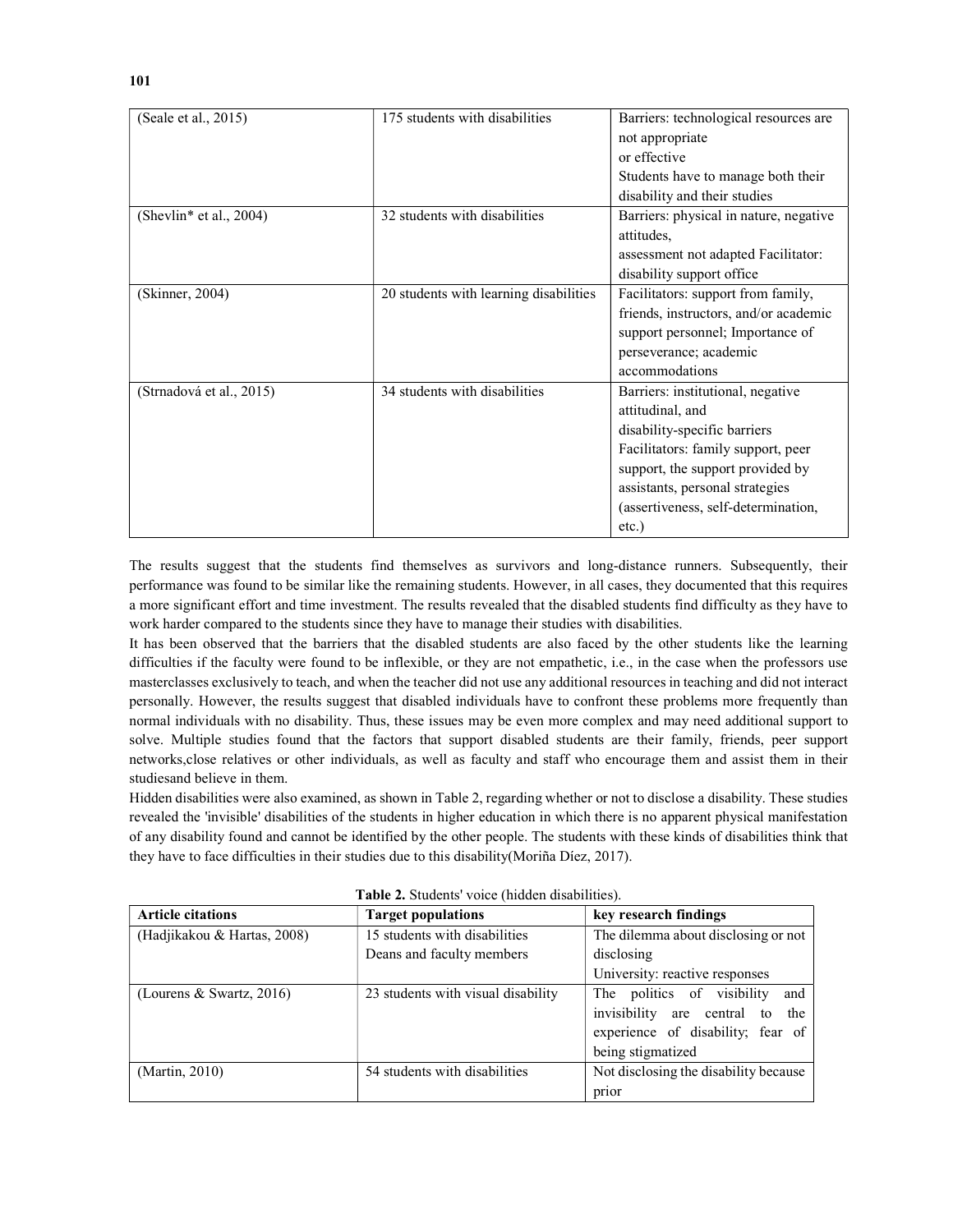| (Mullins $&$ Preyde, 2013) | 10 | students     | with | invisible Social barriers related to negative |
|----------------------------|----|--------------|------|-----------------------------------------------|
|                            |    | disabilities |      | social attitudes; other<br>people             |
|                            |    |              |      | questioned the validity of their              |
|                            |    |              |      | invisible disabilities; effects of            |
|                            |    |              |      | stigma; decisions not disclose their          |
|                            |    |              |      | disability                                    |

The studies findings revealed that as per the student's view about their hidden disabilitiesis closely associated with the concept of 'normality;also, they may choose non-disclosure if they desire to be considered and treated with 'normality.' These students usually do not want to disclose their disabilities since they think that this will not negatively impact them or just because they think that they have no special needs or disability. Generally, these students with visible or invisible disabilities usually do not choose to be detected with a disability since they do not want to be treated like their other fellows(Moriña Díez, 2017).

# The response of the faculty to disabled students

The results found that when the faculty members used the universal design, then syllabuses must be modified with few changes according to the disabled students. The adaptions that can be undertaken include the following, i.e., the changes in the materials and the methods, and the assessments which includes the most common, i.e., examinations timings that must be extended as well as providing the students with the note-taking services that would not be that much important. Moreover, it has been extensively argued that the universal design must be designed so that all the students benefit from it. i.e., the students with no disabilities as well as the students with disabilities, such as the students are provided with the materials like the lectures in the form of PowerPoint presentations that will be proven to be extremely helpful for the students. These notes must provide all the necessary information in detail as well as mention the other electronic sources or online sources so that whenever they need, they can easily access them. But, it has been observed that the faculties are usually not that much trained and are unable to incorporate the universal design or learning into their instruction(Moriña Díez, 2017).

# Higher education as an opportunity: context that contributes to social and educational inclusion

Usually, the university students who have any disability argue that the other disabled students should also complete their studies in the university so that they can have a quality of life as well as their occupational prospects. These experiences will be proven helpful in the future and will ultimately increase the chances of achieving a job, generating higher revenues, and living an independent life. According to researchers (Moriña Díez et al., 2015)and (Weedon & Riddell, 2007), disabled students generally value higher studies and consider it as a positive approach since it gives them a normalized context in which they want to progress further. On the other hand, in some cases, the experience achieved through university life will be helpful in facing the difficulties and strengthens them. Besides this, it also helps disabled students so that they can escape overcoming the difficulties that arise due to their disability.

| <b>Article citations</b>            | <b>Target populations</b> | key research findings                 |
|-------------------------------------|---------------------------|---------------------------------------|
| (Khandelwal., Kolte, , and Martini, | Indian context            | Facilty: Educators need to develop    |
| 2020)                               |                           | their skills and competency by        |
|                                     |                           | breaking their comfort zone, and      |
|                                     |                           | individual recital of every faculty   |
|                                     |                           | affiliate is a decisive feature in    |
|                                     |                           | accomplishing quality for inclusive   |
|                                     |                           | education.                            |
| Edward Asamoah, Cherry Hau-lin      | <b>Ghana</b> context      |                                       |
| Tam & Alhassan Abdullah (2021) I    |                           | Facilty: moving the university        |
|                                     |                           | towards an inclusive setting requires |
|                                     |                           | designing policies, strategies,       |
|                                     |                           | processes and actions that contribute |

## Policies, strategies, processes, and actions to develop an inclusive education Table 3. Actions develop an inclusive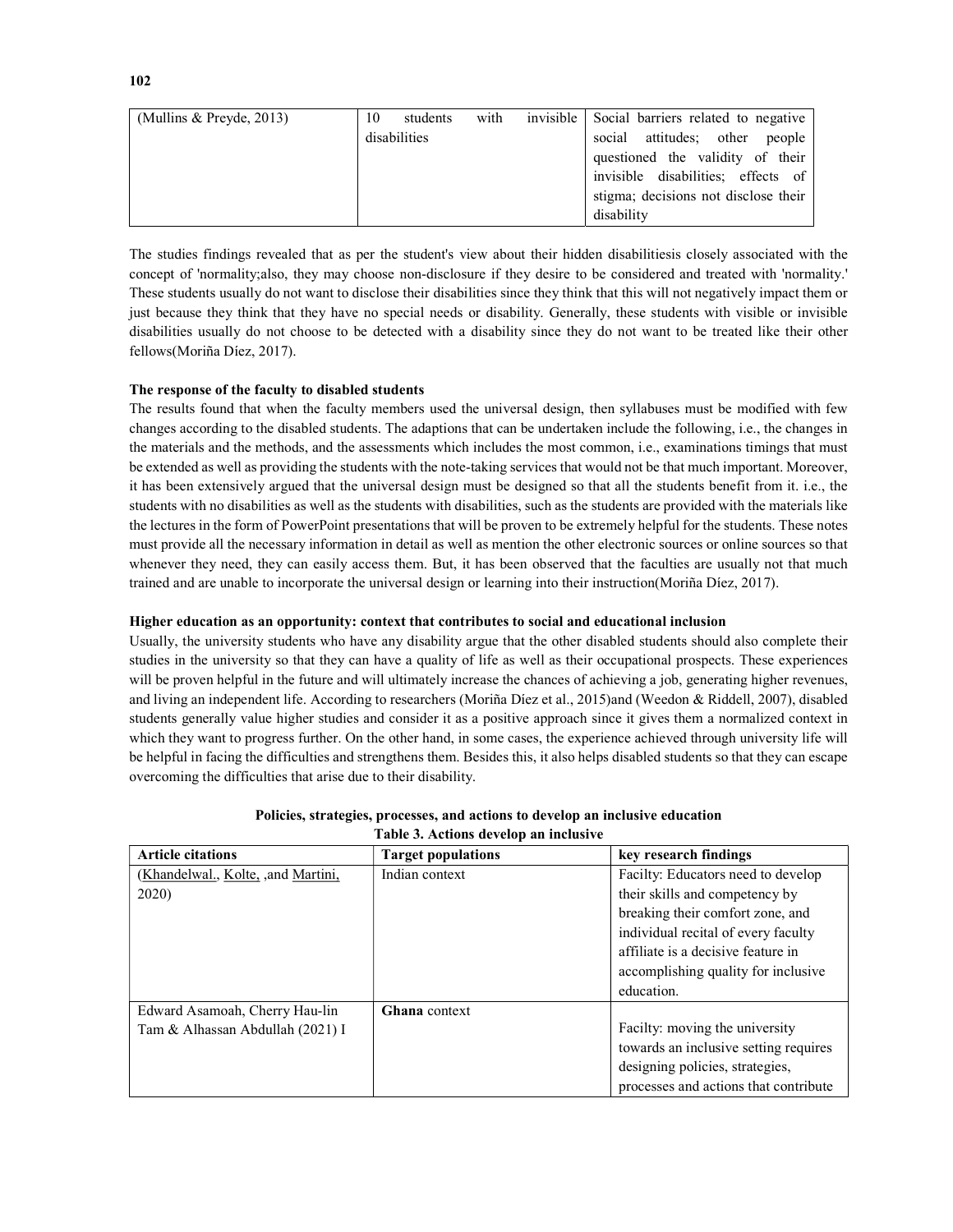|                            |               | to ensuring the success of all the<br>students. |
|----------------------------|---------------|-------------------------------------------------|
|                            |               |                                                 |
| Meng Deng & Kim Fong Poon- | China context |                                                 |
| McBrayer (2004)            |               | assert that the current model of                |
|                            |               | inclusive education in China was                |
|                            |               | conceptualised through the influence            |
|                            |               | of the Western ideology of inclusion            |
|                            |               | and the practical consideration of              |
|                            |               | Chinese socio-economical                        |
|                            |               | conditions. To realize this model, a            |
|                            |               | number of strategies were introduced            |
|                            |               | and widely practiced in an attempt to           |
|                            |               | effectively implement the Learning              |
|                            |               | in Regular Classrooms" LRC                      |
|                            |               | programs. Adverse social climate, the           |
|                            |               | exam-oriented education system, and             |
|                            |               | limited resources in all aspects.               |
|                            |               |                                                 |

Khandelwal, R., Kolte, A., Pawar, P. and Martini, E. (2020) will benefit the practitioners and academicians to re-design their policies and practices in developing nation education system. Meng Deng & Kim Fong Poon-McBrayer (2004) remained as critical elements to be overcome for the future development of inclusive education in China. The LRC Learning in Regular Classrooms model is expected to continue to be the main form of inclusive education in China. Edward Asamoah, Cherry Hau-lin Tam & Alhassan Abdullah (2021) discussed how moving the university towards an inclusive setting requires designing policies, strategies, processes and actions that contribute to ensuring the success of all the students.

After the analysis of policies, strategies, processes,as well as the actions that can contribute to ensuring the success of all the students, it has been found that a series of transformations, occurring at both levels, i.e., the institutional level as well as in the classroom practices, could be taken under consideration in higher education to move towards a more inclusive university.

Initially, there must be space available in the universities that should be accessible, and there must not be any physical barriers of any type. And for this, it is essential that the available spaces should be based on the universal design principle so that the environments are accessible to all students(Moriña Díez, 2017).

Afterward, the universities play an important role since the universities are the ones that must allow and consider disabled students in their first-year studies along with their attendance. All the universities should establish strategies for disabled students, particularly including tutorials, special orientation sessions.

Eventually, the faculty should be trained enough to teach the students with disabilities and tell them to be sensitive and trained regarding inclusive teaching and how it must be undertaken(Moriña Díez, 2017).

## Conclusion

Inclusive education aims to provide education to all the students who experience the education that improves their learning and social relationships and prepares them for a quality adult life in the community. In inclusive education, all the students are allowed to participate in the teaching and learning experiences, particularly those dealing with any sort of disabilities. the student with disabilty should have support from family, friends, instructors, and/or academic support personnel; Importance of perseverance; academic accommodations.

This study explores the inclusive for leading and supporting inclusive education in universities and higher education levels. The unvirsity members should be trained enough to teach the students with disabilities, and the ducators need to develop their skills and competency by breaking their comfort zone. The universities that should be accessible, and there must not be any physical barriers of any type The policies, strategies should be revised for inclusive education, and the students must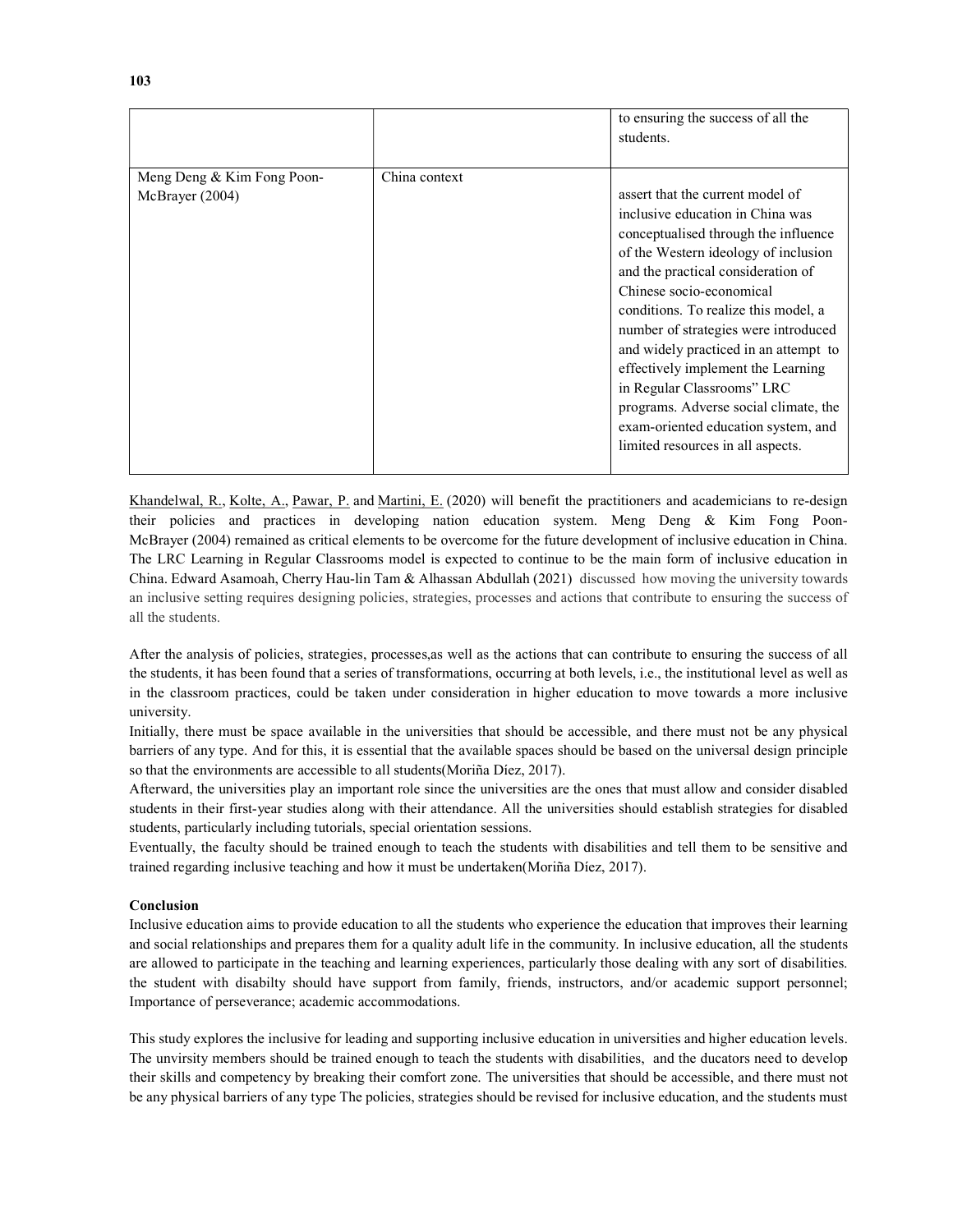be able to participate fully. moving the university towards an inclusive setting requires designing policies, strategies, processes and actions that contribute to ensuring the success of all the students.

## References

- ALADINI, A. (2020). Inclusive Education from the Teachers' Perspectives in Palestine. Creative Education, 11, 2443.
- Claiborne, L. B., Cornforth, S., Gibson, A., & Smith, A. (2011). Supporting students with impairments in higher education: social inclusion or cold comfort? International Journal of Inclusive Education, 15(5), 513–527.
- Edward Asamoah, Cherry Hau-lin Tam & Alhassan Abdullah (2021) Implementation of Inclusive Education Policy in Ghana: Recommendations from Social Workers and Policy Makers, International Journal of Disability, Development and Education, DOI: 10.1080/1034912X.2021.1955335
- Gibson, S. (2012). Narrative accounts of university education: socio-cultural perspectives of students with disabilities. Disability & Society, 27(3), 353-369.
- Hadjikakou, K., & Hartas, D. (2008). Higher education provision for students with disabilities in Cyprus. Higher Education, 55(1), 103–119.
- Hopkins, L. (2011). The path of least resistance: A voice-relational analysis of disabled students' experiences of discrimination in English universities. International Journal of Inclusive Education, 15(7), 711–727.
- Jacklin, A., Robinson, C., O'Meara, L., & Harris, A. (2007). Improving the experiences of disabled students in higher education. Higher Education Academy York.
- LISCHWE, S. T. (2016). Change Leadership in Higher Education: A Practical Guide to Academic Transformation. Research Management Review, 21(1).
- Lourens, H., & Swartz, L. (2016). 'It's better if someone can see me for who I am': Stories of (In) visibility for Students with a Visual Impairment within South African Universities. Disability & Society, 31(2), 210–222.
- Madriaga, M., Hanson, K., Heaton, C., Kay, H., Newitt, S., & Walker, A. (2010). Confronting similar challenges? Disabled and non-disabled students' learning and assessment experiences. Studies in Higher Education, 35(6), 647– 658.
- Martin, J. M. (2010). Stigma and student mental health in higher education. *Higher Education Research &* Development, 29(3), 259–274.
- Meng Deng & Kim Fong Poon-McBrayer (2004) Inclusive Education in China: Conceptualisation and Realisation, Asia Pacific Journal of Education, 24:2, 143-156, DOI: 10.1080/02188791.2004.10600206
- Moriña, A. (2017). 'We aren't heroes, we're survivors': higher education as an opportunity for students with disabilities to reinvent an identity. Journal of Further and Higher Education, 41(2), 215–226.
- Moriña Díez, A. (2017). Inclusive education in higher education: challenges and opportunities. European Journal of Special Needs Education, 32 (1), 3-17.
- Moriña Díez, A., López, R. G., & Molina, V. M. (2015). Students with disabilities in higher education: A biographical-narrative approach to the role of lecturers. Higher Education Research & Development, 34(1), 147– 159.
- Mullins, L., & Preyde, M. (2013). The lived experience of students with an invisible disability at a Canadian university. Disability & Society, 28(2), 147-160.
- Orridge, M. (2017). Change leadership: developing a change-adept organization. Routledge.
- Prowse, S. (2009). Institutional construction of disabled students. Journal of Higher Education Policy and Management, 31(1), 89–96.
- Khandelwal, R., Kolte, A., Pawar, P. and Martini, E. (2020), "Breaking out of your comfort zone: an archival research on epistemology in inclusive education pedagogy for Industry 4.0", International Journal of Educational Management, Vol. ahead-of-print No. ahead-of-print. https://doi.org/10.1108/IJEM-02-2020-0090
- Riddell, S., Tinklin, T., & Wilson, A. (2004). Disabled students in higher education: a reflection on research strategies and findings. In Disability Policy and Practice: Implementing the Social Model. The Disability Press.
- Schein, E. H. (1985). Defining organizational culture. Classics of Organization Theory, 3(1), 490–502.
- Schein, E. H. (1992). How can organizations learn faster?: the problem of entering the Green Room.
- Seale, J., Georgeson, J., Mamas, C., & Swain, J. (2015). Not the right kind of 'digital capital'? An examination of the complex relationship between disabled students, their technologies and higher education institutions.